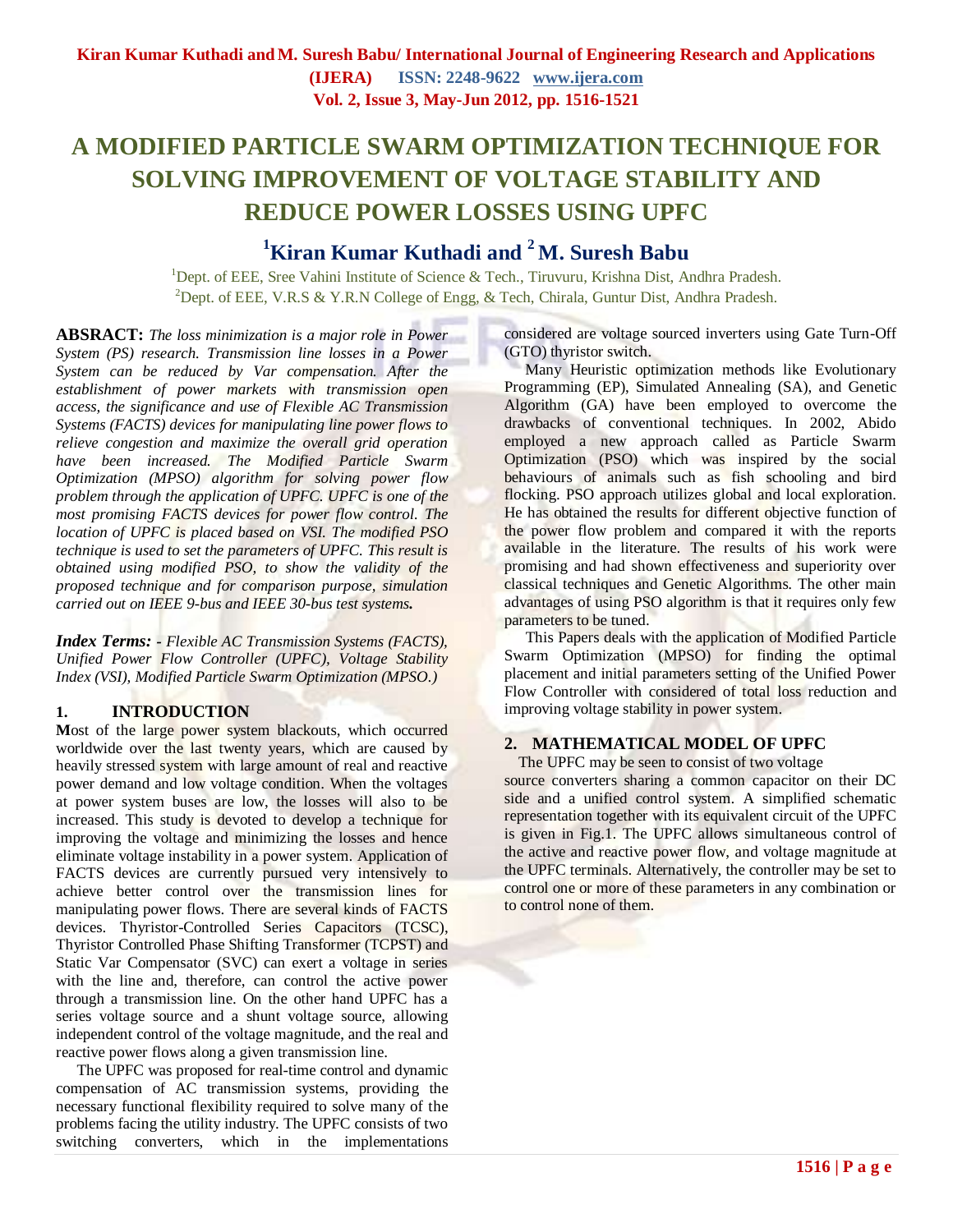

 $+ \ V_{cR} \angle \delta_{cR} \ = \ V_m \angle \theta_m$  $V_k \angle \theta_k$  $Z_{cR}$  $I_m$  $I_{cR}$  $bus k$  $bus<sub>m</sub>$  $\text{Re}\{-V_{vR}I^*_{vR}+V_{cR}I^*_{m}\}=0$  $V_{vR} \angle \delta_{vR}$ 

(b)

**Fig.1.** Block diagram of the UPFC system: (a) Two back-to-back voltage source converters. (b) Equivalent circuit of a UPFC.

The active power demanded by the series converter is drawn by the shunt converter from the AC network and supplied to bus m through the DC link. The output voltage of the series converter is added to the nodal voltage, say bus k, to boost the nodal voltage at bus m. The voltage magnitude of the output voltage  $V_{CR}$  provides voltage regulation, and the phase angle  $\delta_{cR}$  determines the mode of power flow control. For specified nodal powers at node m,  $P_{mref}$  and  $Q_{mref}$ , the solutions of the active and reactive power equations at this node give,

$$
\theta_{cR}^{0} = \arctan\left(\frac{P_{mref}}{C_1}\right)
$$
\n
$$
V_{cR}^{0} = \left(\frac{X_{cR}}{V_m^0}\right)\sqrt{\left(P_{mref}^2 + C_1^2\right)}
$$
\nWhere  $C_1 = Q_{mref} - \frac{V_m^0}{X_{cR}}\left(V_m^0 - V_k^0\right)$  if  $V_m^0 \neq V_k^0$ 

\n
$$
C_1 = Q_{mref} \quad \text{if } V_m^0 = V_k^0
$$

 $X_{cR}$  is the inductive reactance of the series source and superscript 0 indicates initial value.

An equation for initializing the shunt source angle can be obtained by solving Eqn. and it is given by,

$$
\theta_{vR} = -\arcsin\left(\frac{(V_k^0 - V_m^0)V_{cR}^0 X_{cR} \sin \ddot{\epsilon} \theta_{cR}^0}{V_{vR}^0 V_k^0 X_{cR}}\right)
$$

Where  $X_{cR}$  is the inductive reactance of the shunt source. When the shunt converter is acting as a voltage regulator, the voltage magnitude of the shunt source is initialized at the target voltage value and then it is updated at each iteration. Otherwise, if the shunt converter is not acting as a voltage regulator, the voltage magnitude of the shunt source is kept at a fixed value within prescribed limits,  $(V_{vRmin} \leq V_{vR} \leq$  $V_{vRmax}$ ), for the whole iterative process.

#### **3. VOLTAGE STABILITY INDEX**

Voltage stability is becoming an increasing source of concern in secure operating of present-day power systems. The problem of voltage instability is mainly considered as the inability of the network to meet the load demand imposed in terms of inadequate reactive power support or active power transmission capability or both. It is mainly concerned with the analysis and the enhancement of steady state voltage stability based on L-index.

Consider an  $n$ -bus system having  $1, 2, 3, \ldots n$ , generator buses(g), and  $g + 1$ ,  $g + 2$ , ... n, the load buses( $r = n - g$  – s). The transmission system can be represented by using a hybrid representation, by the following set of equations

$$
\begin{bmatrix} V_L \\ I_G \end{bmatrix} = H \begin{bmatrix} I_L \\ V_L \end{bmatrix} = \begin{bmatrix} Z_{LL} & F_{LG} \\ K_{GL} & Y_{GG} \end{bmatrix} \begin{bmatrix} I_L \\ V_G \end{bmatrix}
$$

It can be seen that when a load bus approaches a steady state voltage collapse situation, the index  $L$  approaches the numerical value 1.0. Hence for an overall system stability condition, the index evaluated at any of the buses must be less than unity. Thus the index value  $L$  gives an indication of how far the system is from voltage collapse. The  $L$  – indices for a given load condition are computed for all load buses. The equation for the  $L$  –index for  $j<sup>th</sup>$  node can be written as,

$$
L_{j} = \left| 1 - \sum_{i=1}^{i=g} |F_{ji}| \frac{|V_{i}|}{|V_{j}|} (F_{ji}^{r} + jF_{ji}^{m}) 1 - \sum_{i=1}^{i=g} |F_{ji}| \frac{|V_{i}|}{|V_{j}|} \angle \theta_{ji} + \delta_{i}
$$

$$
- \delta_{j} \right|
$$

$$
L_{j} = \left| 1 - \sum_{i=1}^{i=g} |F_{ji}| \frac{|V_{i}|}{|V_{j}|} (F_{ji}^{r} + jF_{ji}^{m}) \right|
$$

$$
F_{ji}^{r} = |F_{ji}| \cos(\theta_{ji} + \delta_{i} - \delta_{j})
$$

$$
F_{ji}^{m} = |F_{ji}| \sin(\theta_{ji} + \delta_{i} - \delta_{j})
$$

It can be seen that when a load bus approaches a steady state voltage collapse situation, the index  $L$  approaches the numerical value 1.0. Hence for an overall system voltage stability condition, the index evaluated at any of the buses must be less than unity. Thus the index value  $L$  gives an indication of how far the system is from voltage collapse.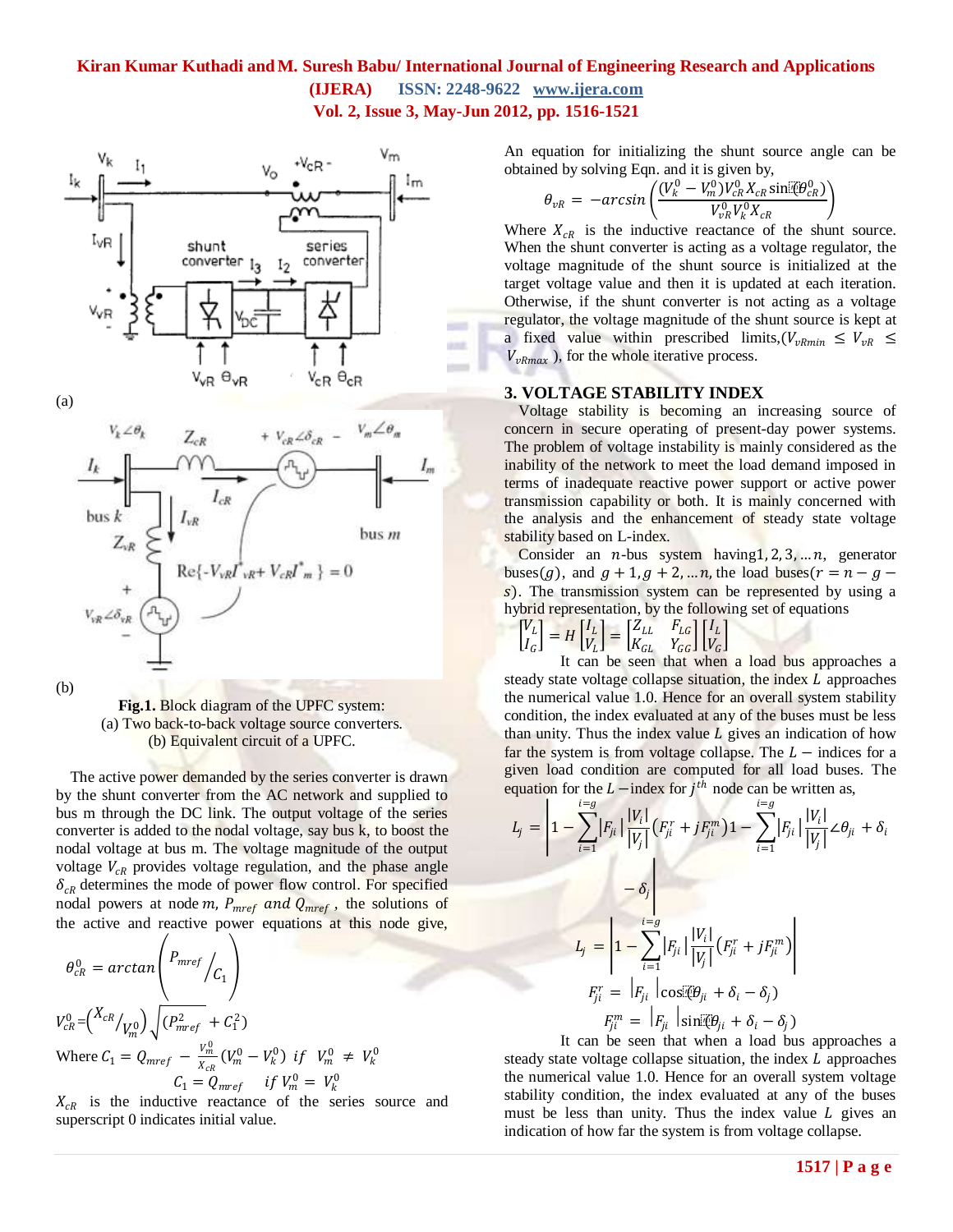## **Kiran Kumar Kuthadi andM. Suresh Babu/ International Journal of Engineering Research and Applications**

**(IJERA) ISSN: 2248-9622 [www.ijera.com](http://www.ijera.com/)**

**Vol. 2, Issue 3, May-Jun 2012, pp. 1516-1521**

## **4. PARTICLE SWARM OPTIMIZATION**

#### **i. General Particle Swarm Optimization**

Kennedy and Eberhart developed a PSO concept through simulation of bird flocking in two-dimension space. The position of each agent is represented by XY axis position and also velocity is expressed by  $V_x$  (the velocity of X axis) and  $V<sub>v</sub>$  (the velocity of Y axis). Modification of the agent position is realized by the position and velocity information.

 Bird flocking optimizes a certain objective function. Each agent knows its best value so far  $(P_{best})$  and its XY position. Moreover each agent knows the best value so far in group  $(G_{best})$  among  $P_{bests}$ . Namely, each agent tries to modify its position using the following information:

- The distance between the current position and P<sub>best</sub>.
- The distance between the current position and  $G<sub>best</sub>$ .

This modification can be represented by the concept of velocity. Velocity of each agent can be modified by the following equation:

$$
V_i^{k+1} = W V_i^k + C_1 \times rand1 \times (P_{besti} - S_i^k) + C_2 \times rand2
$$
  
×  $(G_{besti} - S_i^k)$ 

Where 
$$
V_i^k
$$
 = Velocity of agent *i* at  $k^{th}$  iteration  
 $V_i^{k+1}$  = Velocity of agent *i* at  $(k + 1)^{th}$ 

|             | Iteration                               |
|-------------|-----------------------------------------|
| W           | $=$ the inertia weight                  |
| $C_1 = C_2$ | $=$ Weighting factor (0 to 4)           |
| $S_i^k$     | = Current position of agent at $k^{th}$ |
|             | Iteration                               |
| $S_i^{k+1}$ | $=$ Current position of agent at        |
|             | $(k + 1)^{th}$ Iteration                |
|             |                                         |

 $iter_{max}$  = Maximum iteration number  $rand1, rand2 = The random numbers selected$ 

 between 0 and 1.  $P_{besti}$  =  $P_{best}$  of agent *i*  $G_{besti}$  =  $G_{best}$  of the group  $W$  $W_{max} - W_{min}$ 

$$
=W_{max}-\frac{w_{max}-w_{min}}{iter_{max}} \times iter
$$

The above Equation is called "inertia weights" approach (IWA)". Using the above equation, diversification characteristic is gradually decreased and a certain velocity, which gradually moves the current searching point close to P<sub>best</sub> and G<sub>best</sub> and can be calculated. The current position (search point the solution space) can be modified by the following equation:

 $S_i^{k+1} = S_i^k + V_i^{k+1} \times \Delta t$ 

Where  $S_i^k$  = Current position of agent at  $k^{th}$  iteration

 $S_i^{k+1}$  = Current position of agent at  $(k + 1)^{th}$  iteration

 $\Delta t$  is change in time step from two successive iterations.

#### **ii. Modified Particle Swarm Optimization**

 In this approach we remove worst particle in population and replace it by new particle. This is important that how to determine worst particle and how to generate new particle for current population.

The particle is selected with worst local best value at generation. Then we randomly choose two particles from the population and use crossover operator to generate two new particles. Then select the best one from two newly generated particles and the selected particles and the selected particle and replace the worse particle with it.

In other hand we combine GA operator and PSO algorithm to modify it. This modification make converges faster than basic algorithm.

#### **iii. UPFC Cost and Fitness Function**

Using Siemens AG Database [12], cost function for UPFC is developed as follows:

 $C_{UPFC} = 0.0003S^2 - 0.2691S + 188.22$  US\$/kVAR

Where,  $S$  is operating range of UPFC in MVAR

 $S = |Q_2 - Q_1|$ 

 $Q_1$  -MVAR flow through the branch before placing FACTS device.

 $Q_2$  - MVAR flow through the branch after

placing FACTS device.

The goal of optimization algorithm is to place FACTS devices in order to enhance voltage stability margin of power system considering cost function FACTS devices. So these devices should be place to prevent congestion in transmission lines and transformer and maintain bus voltages close to their reference.

Fitness function is expressed as below: 1

$$
F = \frac{1}{\alpha \left( maxL_j \right) + \beta \left( TIC \right) + \gamma \left( PL \right)}
$$

Where  $maxL_i =$  maximum value for VSI

TIC= Total cost of Investment

PL= Loss in the system

The coefficient  $\alpha \beta \gamma$  are optimized by trial and error to 2.78, 0.1 and 2.05 respectively.

#### **5. SIMULATION RESULTS**

For the validation of the proposed techniques, both PSO and Modified PSO algorithms have been tested on the following IEEE 9-Bus and IEEE 30- Bus test System. A MATLAB code for both techniques was developed for simulation purpose.

#### **5.1IEEE 9-Bus Test System**

The Problem of Placement of the UPFC has been solved of the IEEE 9-Bus test system. By considering the voltage stability index value, it observed that Bus-4 is more sensitive towards system security. An additional node Bus-10 is used to connect the UPFC. The modified original network is including a UPFC between nodes Bus-4 and Bus-10. After Placing UPFC voltage stability index is improved.

The Proposed algorithms were implemented to find out the proper setting and installation cost of the UPFC in IEEE 9-Bus test system. Comparisons of two proposed algorithms are shown in Table. 1and Figs. 1 to 3, it is observed that fitness function is minimized in Modified PSO compared to PSO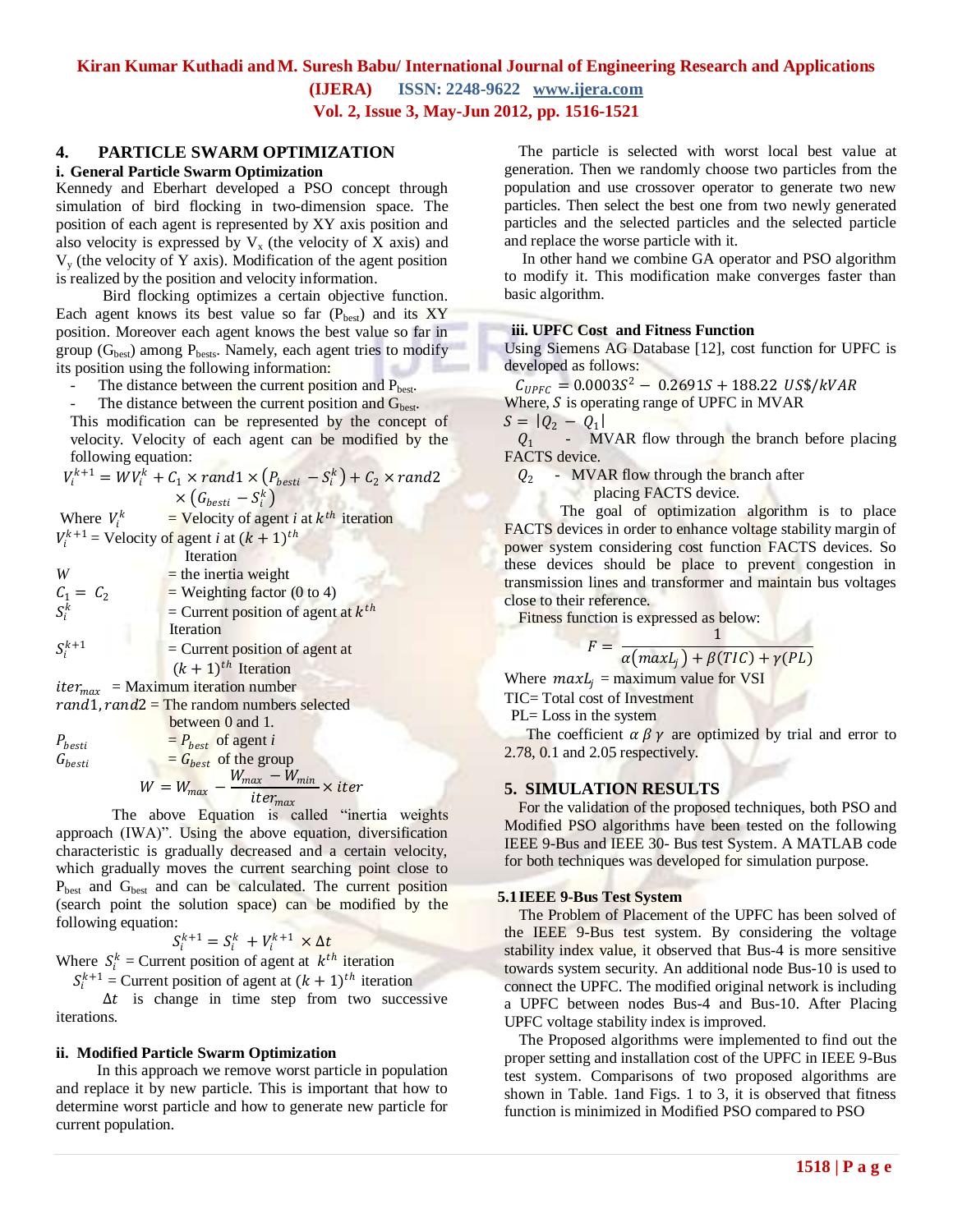| Aspect                                    | GA.    | <b>PSO</b> | Modified<br>PSO |
|-------------------------------------------|--------|------------|-----------------|
| Total power loss<br>without UPFC<br>(MVA) | 19.736 | 19.736     | 19.736          |
| loss<br>Total power<br>with UPFC<br>(MVA) | 18.012 | 15.874     | 15.847          |
| Cost of UPFC<br>(Rs/kVAr)                 | 184.07 | 178.10     | 178.10          |
| <b>Fitness Value</b>                      | 55.037 | 50.040     | 34.554          |
| in<br>Time<br>Elapsed<br>Sec              | 7.54   | 7.44       | 5.84            |

#### **Table 1 Summary of results of IEEE-9 Bus Test System**

#### **Table 2 Comparison of VSI with & without UPFC**

| <b>Bus</b>     | <b>Before</b> | <b>UPFC</b> | After     | <b>UPFC</b> |
|----------------|---------------|-------------|-----------|-------------|
| No             | Placement     |             | Placement |             |
| 3              | 0.0328        |             | 0.0376    |             |
| $\overline{4}$ | 0.0483        |             | 0.0316    |             |
| $\overline{5}$ | 0.0425        |             | 0.0250    |             |
| 6              | 0.0178        |             | 0.0264    |             |
| 8              | 0.0282        |             | 0.0096    |             |
| 9              | 0.0309        |             | 0.0125    |             |
| 10             |               |             | 0.0096    |             |



**Fig. 1 Fitness function is minimized by using GA for IEEE 9-Bus Test System**



**IEEE 9-Bus Test System**<br>Modified PSO With FACTs



**Fig. 3 Fitness function is minimized by using MPSO for IEEE 9-Bus Test System**

#### **5.2IEEE 30-Bus Test System**

The Problem of Placement of the UPFC has been solved of the IEEE 30-Bus test system. By considering the voltage stability index value, it observed that 30-Bus is more sensitive towards system security. An additional node 31-Bus is used to connect the UPFC. The modified original network is including a UPFC between nodes 30-Bus and 31-Bus. After Placing UPFC voltage stability index is improved.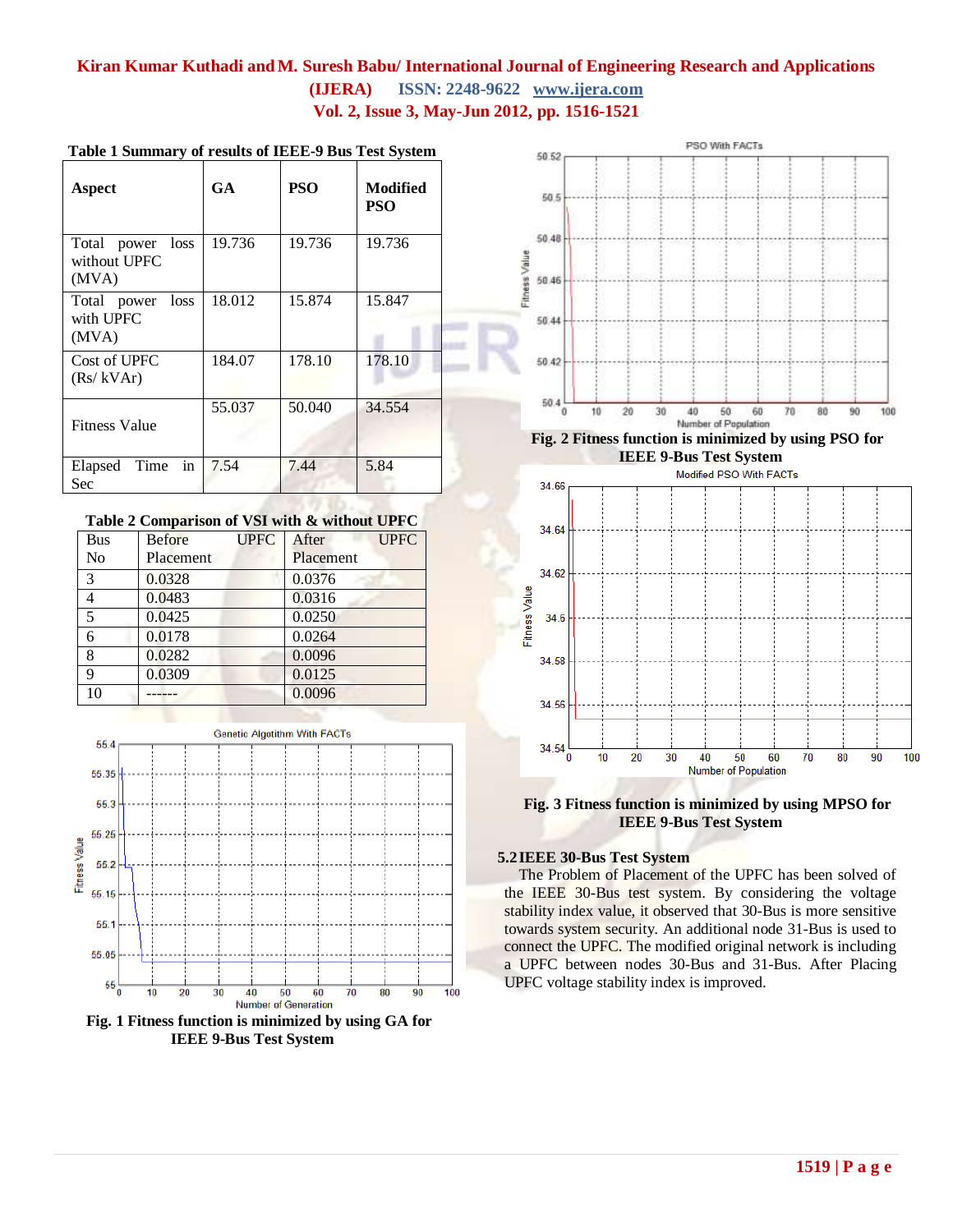| Aspect                                          | GA     | <b>PSO</b> | <b>Modified</b><br><b>PSO</b> |
|-------------------------------------------------|--------|------------|-------------------------------|
| Total<br>loss<br>power<br>without UPFC<br>(MVA) | 55.933 | 55.933     | 55.933                        |
| loss<br>Total power<br>with UPFC<br>(MVA)       | 53.082 | 53.112     | 51.121                        |
| Cost of UPFC<br>(Rs/kVAr)                       | 188.06 | 188.012    | 187.01                        |
| <b>Fitness Value</b>                            | 127.80 | 127.80     | 127.79                        |
| in<br>Time<br>Elapsed<br>Sec                    | 43.50  | 40.12      | 35.12                         |

|  |  | Table 3 Summary of results of IEEE-30 Bus Test System |
|--|--|-------------------------------------------------------|
|  |  |                                                       |

The Proposed algorithms were implemented to find out the proper setting and installation cost of the UPFC in IEEE 30- Bus test system. Comparisons of two proposed algorithms are shown in Table 3 and Figs. 4 to 6, it is observed that fitness function is minimized in Modified PSO compared to PSO



**IEEE 30-Bus Test System**



**Fig. 5 Fitness function is minimized by using PSO for IEEE 30-Bus Test System**



### **6. CONCLUSION**

This paper presents the application of Modified Particle Swarm Optimization (MPSO) technique in power system with and without UPFC. The unified power flow controller provides simultaneous or individual controls of basic system parameters like transmission voltage, impedance and phase angle, there by controlling the transmitted power. The Modified Particle Swarm Optimization (MPSO) technique is used to compute the power flow. The power loss occurring in the various branches and state variables of IEEE 9-bus and IEEE 30--bus systems are evaluated using Modified Particle Swarm Optimization (MPSO). From the results it is concluded that the system performs better when the UPFC is connected i.e., the state variables are improved and the total losses are minimized.